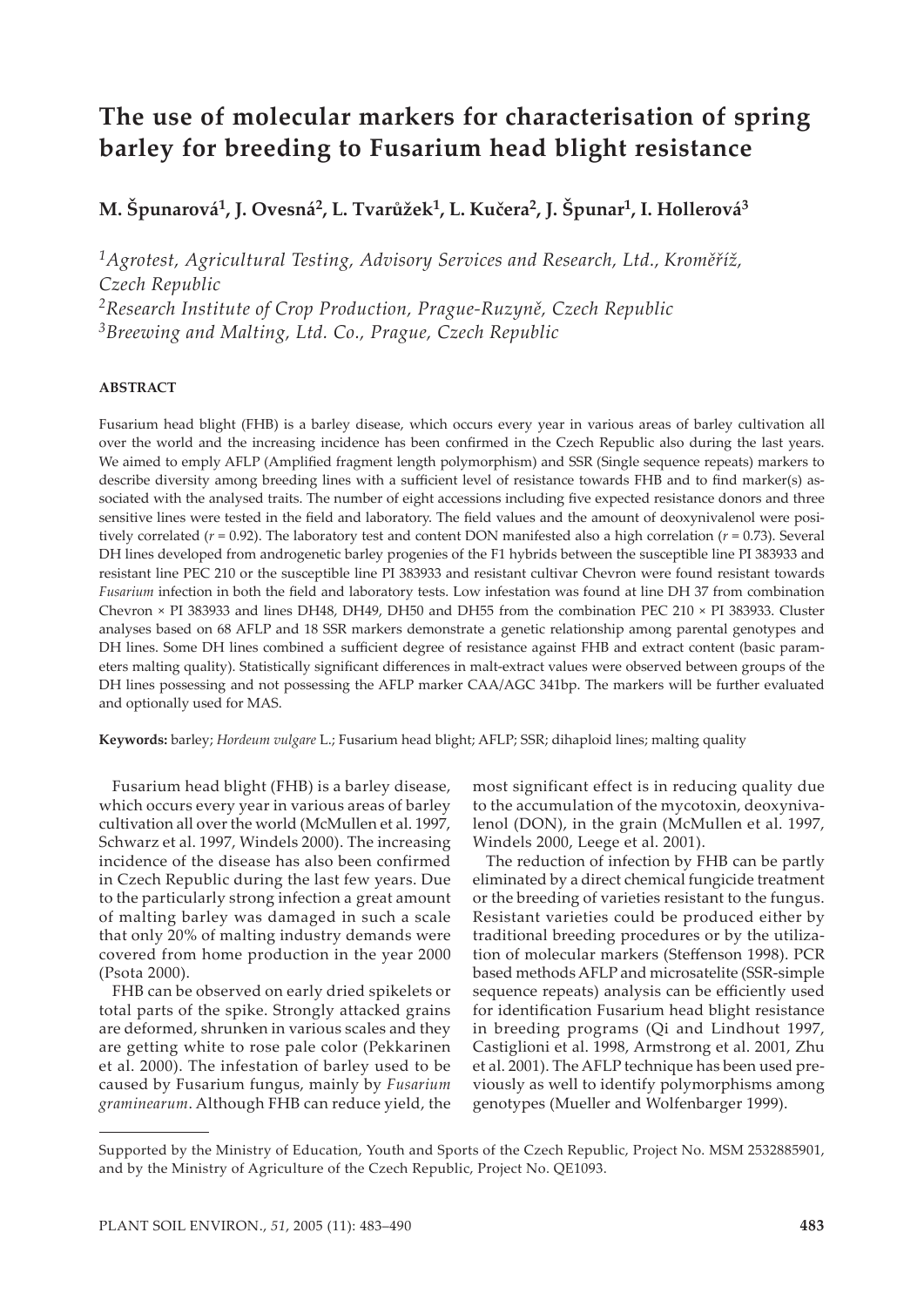| Cultivar/line  | Pedigree                                               | Origin         | Row<br>(numer) |                  |
|----------------|--------------------------------------------------------|----------------|----------------|------------------|
| PI 383933      | Kanto Nijo2 = Ko.1018/Kyoto Nakate from Japan          | <b>USA</b>     | 6              | very susceptible |
| CI 4196        | PI 64275 (Hang wang ta mai) Landrace from Being        | China          | 2              | resistant        |
| Chevron        | Clho $1111$ (PI 38061) = Landrace from Lucerne         | Switzeland     | $\overline{2}$ | resistant        |
| Zhaoshu 3      | Cultivar in East China, Zhejijang University, Hangzhou | China          | $\overline{2}$ | middle resistant |
| Foster         | Robust/3/Hazen//Glenn/Karl                             | <b>USA</b>     | 6              | very susceptible |
| <b>PEC 210</b> | Released in Brazil as Embrapa 128                      | Brazil         | 2              | resistant        |
| Olbram         | $HVS$ 1703 $\times$ BR 2174                            | Czech Republic | 2              | susceptible      |
| Victor         | KM 341 × KM 788-1023                                   | Czech Republic | 2              | resistant        |

Table 1. Characteristics of the barley cultivars and lines and their response to FHB

We aimed to employ AFLP and SSR markers to describe diversity among breeding lines with a sufficient level of resistance towards Fusarium head blight and found putative AFLP marker(s) associated with the analysed traits.

#### **MATERIAL AND METHODS**

#### **Plant material**

Varieties and lines used in the investigation are summarised and characterised in Table 1. DH (double haploid) lines used in the study were developed as described by Vagera and Ohnoutková (1993).

#### **Evaluation of resistance**

**Field trials.** Grain was cultivated using the standard agrotechnical procedure in two replications at  $1 \text{ m}^2$  plots. The plots were artificially inoculated with spores of *Fusarium graminearum*, FG-S6/2 isolate, collected from farm field of Kroměříž vicinity to achieve sufficient disease severity. Inoculum was cultured on solid nutrient media (sterile wheat grain) and kept under NUV (Near Ultra Violet Light) light for 3–4 days following sporulation stimulation. Then the final substrate was dried and stored. Conidial concentration of the inoculum was adjusted under a microscope to 1 million conidia per ml suspension and put into plot at 30 ml on 1 m2 by spraying using standardized technique. Inoculation was carried out at full anthesis. Disease grade was assessed visually on a six-score scale (Stack and McMullen 1995).

**Evaluation DON content.** Deoxynivalenol (DON) content was measured by the use of HPLC, Liquid Chromatograf PU 4100M (Philips) according to the methods of Langseth and Rundberget (1998) and

Pfohl-Leszkowicz (1999). Analysis was performed from 10 g of homogenized grains. Each analysis was carried out in two replications.

**Laboratory test (paper rollade).** A hundred grains in two replications were tested per each accession as described previously by Tvarůžek et al. (2003). *Fusarium graminearum*, FG-S6/2 isolate was used for infections. The percentages of germinating and infected grains were checked.

**DNA isolation.** Genomic DNAs were extracted from bulked young leaves using Saghai-Maroof et al. (1984) protocol. DNA quality and quantity were estimated using GenQuant II Spectrophotometer.

**AFLP assays.** Restriction and pre-selective amplifications were carried out according to the Perkin-Elmer Protocol (Anonymus 1995) using *Eco*RI and *Mse*I restriction enzymes. Selective amplifications (Table 2) were performed as a multiplex reaction

Table 2. Survey of AFLP primers and number of different polymorphic products

| AFLP primery<br>Mse I/EcoRI | Number of<br>polymorphic alell |  |  |  |
|-----------------------------|--------------------------------|--|--|--|
| CTA/ACA                     | 11                             |  |  |  |
| CTA/AGG                     | 23                             |  |  |  |
| CTA/ACC                     | 17                             |  |  |  |
| CTA/ACT                     | 19                             |  |  |  |
| CTA/AAG                     | 15                             |  |  |  |
| CAA/ACA                     | 8                              |  |  |  |
| CAC/ACA                     | 9                              |  |  |  |
| CAC/AGG                     | 5                              |  |  |  |
| CAC/AAC                     | 5                              |  |  |  |
| Total                       | 112                            |  |  |  |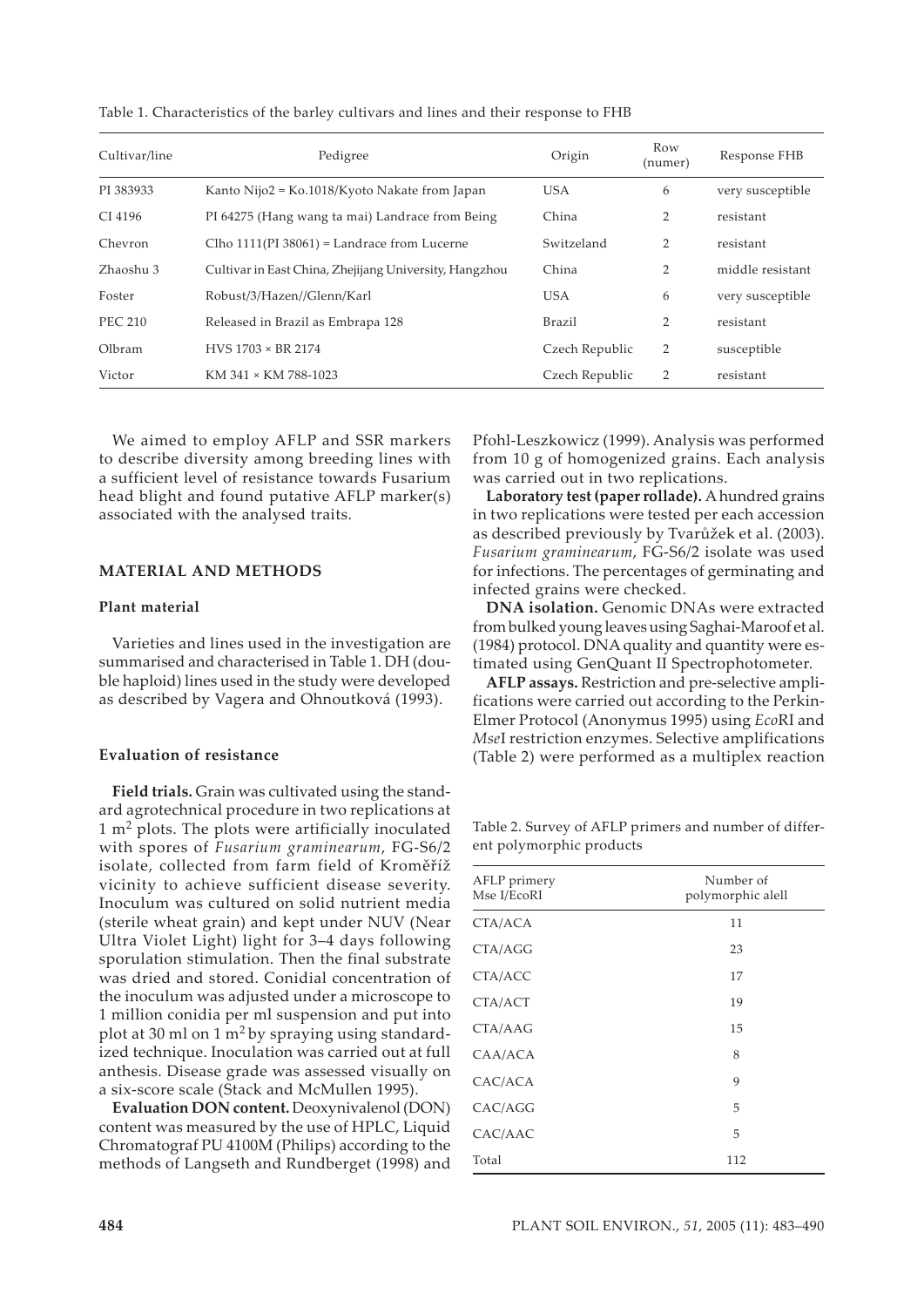with minor modifications: The PCR reaction mix consisted of 1× Taq polymerase buffer (Qiagen), 2 pMol dNTPs (Gibco BRL), 10 pMol *Mse*I selective primer, 1 pMol *Eco*RI 6-FAM labelled primer, 1 pMol EcoRI-JOE labelled primer, 1 pMol *Eco*RI-TAMRA labelled primer (Applied Biosystem), 0.5 U Taq polymerase (Qiagen), 2.5 µl sterile water and 1 µl diluted preselective PCR product. Amplification products were separated by capillary electrophoresis using Perkin-Elmer Genetic Analyser ABI PRISM 310 and ROX-500 (Applied Biosystem) was used as an internal size standard. The results were evaluated by GeneScan and Genotyper software.

**Microsatellite analysis.** Microsatellite markers, which specifically flank to SSR loci (Becker and Henz 1995, Liu et al. 1996), were used in this study (Table 3). The PCR protocols have been optimised with respect to annealing temperature and termocycler apparatus type. Each reaction contained 100 ng DNA, 1 U Promega Taq polymerase and 1× corresponding buffer, 100µM dNTP (Gibco BRL), 1–3mM Mg++ (Promega), 6.25 pMol of both primers (Applied Biosystems), the forward primers were fluorescently labelled. The resulting PCR products were separated by capillary electrophoresis using the ABI PRISM 310 Genetic Analyser (Applied Biosystem).

**Data analysis.** For each accession, a binary matrix reflecting specific AFLP and SSR band presence (1) or absence (0) was generated. Pair-wise distances between the accessions based on Hamman similarity metrics (Armstrong et al. 1994) were calculated with using the Microsoft® Excel VBA (Visual Basic for Applications) macros. STATISTICA software (StatSoft, Inc.) was used for cluster analysis and two-way joining analysis. Quantitative data were standardized by range.

#### **RESULTS AND DISCUSSION**

The number of eight accessions including five expected resistance donors and three sensitive lines were tested in field tests. Cultivars Olbram and Victor originated in Czech Republic and represent well adopted plant material. The lines CI 4196, PEC 210 and cvs. Chevron and Victor were characterised as resistant with an average infection below 2%. According to the convention (EBC 2000) this value is an upper limit for malting barley. Line Zhaoshu 3 exhibited medium resistance. We certified, that resistance degree of investigated foreign varieties responded to declared resistance/susceptibility (Prom et al. 1997, Steffenson 1999) also in climatic conditions of the Czech Republic. The finding was affirmed by field tests and also by laboratory tests and deoxynivalenol (DON) content measurement. The field values and the amount deoxynivalenol had

of different polymorphic products Microsatelites Chromozome Number of polymorphic allel Bmac0181 4(4H) 5 Bmag0105 5(1H) 5 EBmac0541 3(3H) 5 HvABA 1

HvLTPPB 3(3H) 6 HVMO3 4(4H) 6 HVM27 3(3H) 6 HVM40 4(4H) 8 Total 42

Table 3. Survey of microsatellite markers and number

To assess the diversity within the evaluated set of breeding material (Table 1) AFLP and SSR markers were employed. Both AFLP and SSR were proved to be suitable for gene-pools richness estimation differing in their ability to score a different number of alleles. Whereas AFLP is biallelic, SSR can identify alelic series on the same loci (Powell et al. 1996). The number of alleles on one SSR loci varied from 2 to 8, with an average mean  $5.37 \pm$ 1.25. The number of 112 AFLP alleles was amplified by nine selective primer combinations across analysed accessions (Tables 2 and 3). This is a much higher number in comparison with the number of alleles found in a set of Czech spring malting barley cultivars (Poláková et al. 2001). Overall diversity (Hamman similarity metrics) within the set was estimate to be 0.800 by SSR and 0.860 by AFLP markers. Genetic distance between the most distant accessions reached 1.78, and 1.50 as assessed by SSR and AFLP, respectively. Both AFLP and SSR markers thus revealed a sufficient degree of genetic diversity within the set of tested accessions. Due to higher number of the marker scored by AFLP higher degree of diversity was revealed by AFLP. This phenomenon was described by other authors as well (Hedryk 1999, Baloux et al. 2000). The degree of diversity within the studied set of lines indicates, that available plant material can be efficiently used in breeding and new allele combinations can be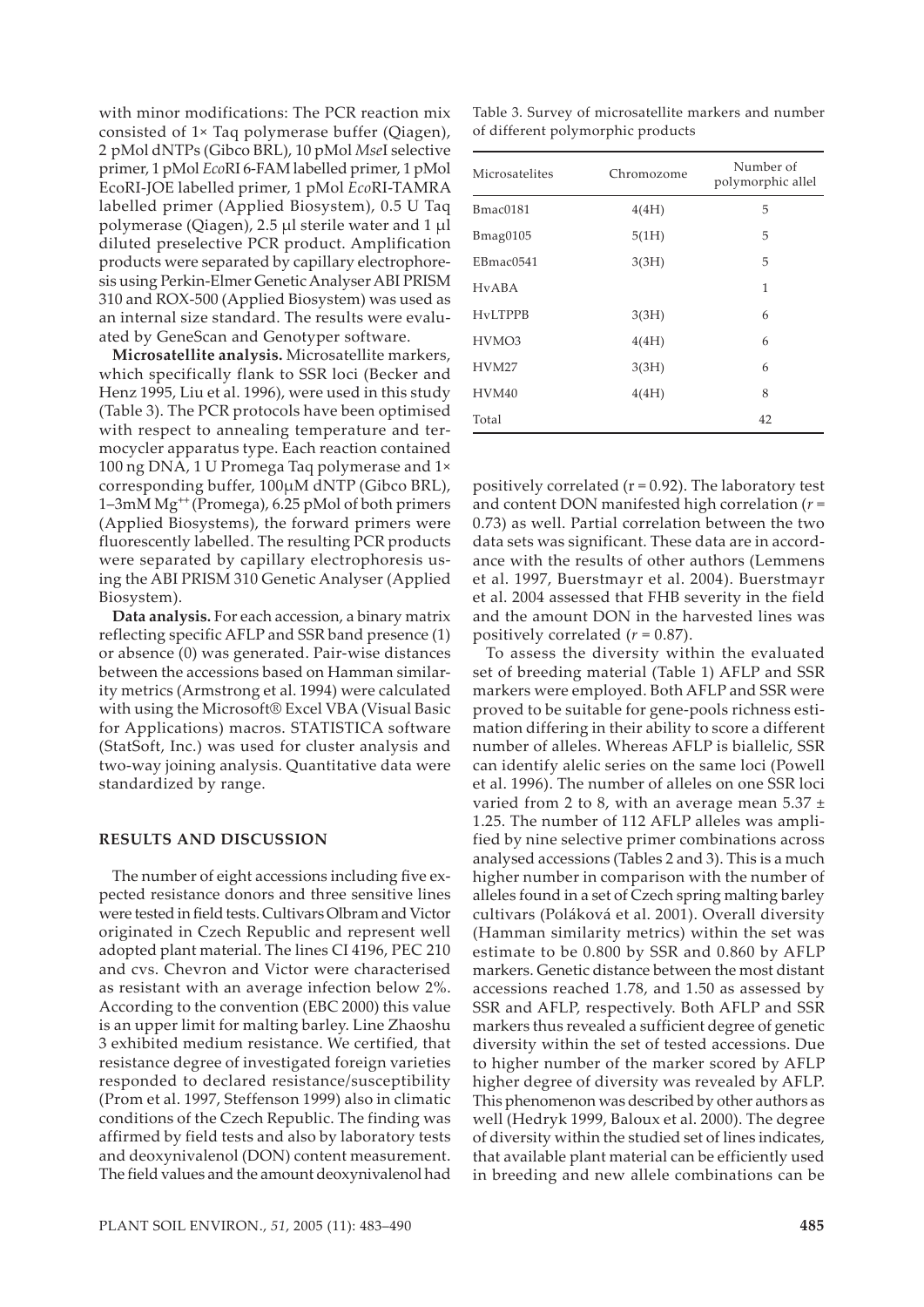| DH lines,<br>variety |                      | Pedigreé<br>DH male × DH female | Evaluation<br>$(0-5)^{*}$<br>13 June | % of infected grains by FHB |                                     |                |
|----------------------|----------------------|---------------------------------|--------------------------------------|-----------------------------|-------------------------------------|----------------|
|                      | Origin               |                                 |                                      |                             | $1st$ replication $2nd$ replication | average        |
| DH34                 | 1628ch × 1618a       | Chevron × PI 383933             | $\overline{2}$                       | 25                          | 12                                  | 18.5           |
| DH35                 | 1628ch × 1618a       | Chevron × PI 383933             | 3                                    | 35                          | 33                                  | 34             |
| DH36                 | 1628ch × 1618a       | Chevron × PI 383933             | $\overline{2}$                       | 27                          | 20                                  | 23.5           |
| DH37                 | 1628ch × 1618a       | Chevron × PI 383933             | $\mathbf{0}$                         | $\boldsymbol{0}$            | $\mathbf{0}$                        | $\overline{0}$ |
| <b>DH38</b>          | 1628ch × 1618a       | Chevron × PI 383933             | 3                                    | 21                          | 21                                  | 21             |
| DH39                 | $1628k \times 1618a$ | Chevron × PI 383933             | 2                                    | 32                          | $30\,$                              | 31             |
| 64                   |                      | $Chevron = K$                   | $\boldsymbol{0}$                     | 18                          | 20                                  | 19             |
| 66                   |                      | $PI 383933 = K$                 | 3                                    | 91                          | 96                                  | 93.5           |
| DH40                 | $1614c \times 1618c$ | PEC 210 × PI 383933             | 2                                    | 26                          | 27                                  | 26.5           |
| DH41                 | $1614c \times 1618c$ | PEC 210 × PI 383933             | 3                                    | 29                          | 29                                  | 29             |
| DH42                 | $1614c \times 1618c$ | PEC 210 × PI 383933             | $\boldsymbol{0}$                     | 25                          | 22                                  | 23.5           |
| DH43                 | $1614c \times 1618c$ | PEC 210 × PI 383933             | $\mathbf{1}$                         | 15                          | 9                                   | 12             |
| DH44                 | $1614c \times 1618c$ | PEC 210 × PI 383933             | $\overline{2}$                       | 17                          | 22                                  | 19.5           |
| DH45                 | $1614c \times 1618c$ | PEC 210 × PI 383933             | $\boldsymbol{0}$                     | 20                          | 16                                  | 18             |
| DH46                 | $1614c \times 1618c$ | PEC 210 × PI 383933             | $\mathbf{1}$                         | 16                          | 30                                  | 23             |
| DH47                 | $1614b \times 1618c$ | PEC 210 × PI 383933             | $\overline{2}$                       | 27                          | 14                                  | 20.5           |
| DH48                 | $1614b \times 1618c$ | PEC 210 × PI 383933             | $\mathbf{1}$                         | 20                          | 6                                   | 13             |
| DH49                 | $1614b \times 1618c$ | PEC 210 × PI 383933             | $\mathbf{1}$                         | 13                          | 12                                  | 13             |
| DH50                 | $1614b \times 1618c$ | PEC 210 × PI 383933             | $\boldsymbol{0}$                     | 14                          | 17                                  | 15.5           |
| DH51                 | $1614b \times 1618c$ | PEC 210 × PI 383933             | 2                                    | 92                          | 85                                  | 88.5           |
| DH52                 | $1614b \times 1618c$ | PEC 210 × PI 383933             | 3                                    | 98                          | 95                                  | 96.5           |
| DH53                 | $1614b \times 1618c$ | PEC 210 × PI 383933             | 2                                    | 95                          | 71                                  | 83             |
| <b>DH54</b>          | $1614b \times 1618c$ | PEC 210 × PI 383933             | $\overline{2}$                       | 93                          | 93                                  | 93             |
| DH55                 | $1614b \times 1618c$ | PEC 210 × PI 383933             | $\mathbf{1}$                         | 8                           | 4                                   | 6              |
| DH56                 | $1614b \times 1618c$ | PEC 210 × PI 383933             | 2                                    | 94                          | 97                                  | 95.5           |
| DH <sub>57</sub>     | $1614b \times 1618c$ | PEC 210 × PI 383933             | $\mathbf{1}$                         | 14                          | 18                                  | 16             |
| DH58                 | $1614b \times 1618c$ | PEC 210 × PI 383933             | 2                                    | 11                          | 18                                  | 14.5           |
| DH59                 | $1614b \times 1618c$ | PEC 210 × PI 383933             | 2                                    | 12                          | 13                                  | 12.5           |
| DH60                 | $1614b \times 1618c$ | PEC 210 × PI 383933             | 2                                    | 32                          | 36                                  | 34             |
| DH61                 | $1614b \times 1618c$ | PEC 210 × PI 383933             | $\mathbf{1}$                         | 28                          | 26                                  | 27             |
| DH62                 | $1614b \times 1618c$ | PEC 210 × PI 383933             | 3                                    | 56                          | 49                                  | 52.5           |
| DH63                 | $1614b \times 1618c$ | PEC 210 × PI 383933             | 3                                    | 12                          | 18                                  | 15             |
| 65                   |                      | PEC $210 = K$                   | $\mathbf{1}$                         | 8                           | 14                                  | 11             |
| 66                   |                      | $PI 383933 = K$                 | 3                                    | 91                          | 96                                  | 93.5           |

Table 4. Evaluation of barley DH lines in comparison to check varieties (field and laboratory test on paper rolades)

\*0 = non infected ear, 5 = strongly infected ear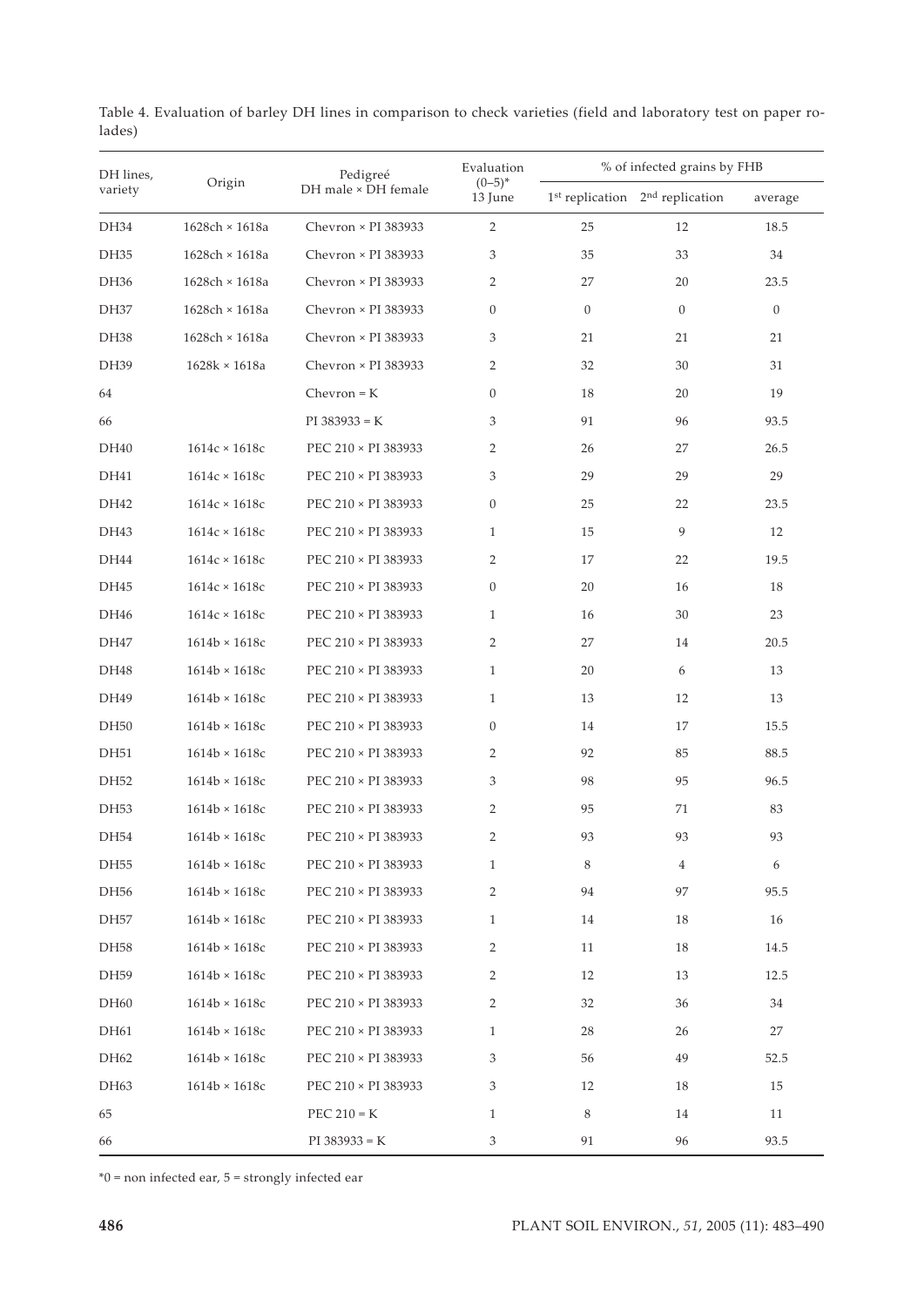expected (Franckowiak et al. 2000). Specific DNA profiles were generated for each line, which can make further evaluation of marker segregation possible. Especially SSR profiles of individual lines can be further used to monitor the share of parental genomes by backcrossing to select most promising lines (Ovesná et al. 2002).

Based on preliminary screening susceptible line PI 383933, resistant line PEC 210 and resistant cultivar Chevron were used for DH lines development. The number of 24 DH lines resulting from the combination PI 383933  $\times$  PEC 210 and 6 DH lines resulting from the combination PI 383933 × Chevron were further studied.

Several developed DH lines were found resistant towards *Fusarium* infection in both the field and laboratory tests. Low infestation was found at line DH 37 from combination Chevron × PI 393933 and lines DH48, DH49, DH50 a DH55 from the combination PEC 210 × PI 383933. In laboratory tests the mean susceptibility value of the DH lines (Chevron  $\times$  PI 383933) was  $21.3 \pm 8.1\%$  which is an acceptable value in comparison with susceptible parental line: 93% for sensitive parent and 19% for resistant one (Table 4). The DH line 37 was even fully resistant. Higher differences among DH lines in resistance degree was recorded in lines resulting from the combination PEC 210 × PI 383933, however other three lines DH48, DH49, DH50 exceeding resistance of the resistant parent in the field trials were revealed.

Molecular markers were used to reveal genetic structure among developed lines. Cluster analyses based on 68 AFLP and 18 SSR markers demonstrate

a genetic relationship among parental lines and DH lines. As it was possible to expect slightly different clustering was observed when AFLP and SSR data sets were used. That reflects different position of AFLP and SSR markers in the barley linkage maps (Qi et al. 1996) and nature of the markers (Nybom 2004).

When the marker number AFLP based data were used to draw dendrogram, two main clusters were identified (Figure 1). DH lines resulting from combination Chevron × PI 383933 were clustered together. The second cluster was formed by three sub-clusters of DH lines resulting from crosses between PEC210 × PI 383933. The susceptible parent PI 383933 was an out-layer towards both clusters. The clustering reflects the pedigree of the DH lines. It has to be noted, that the DH lines production depends on regeneration ability of individual genotypes and some genotypes posses better androgenic ability (Machii et al. 1998). It means that genetic basis of the DH lines may not represent the whole scale of possible gene combinations.

Some quality parameters of studied parental and DH lines were measured (data not shown here). Quality parameters are significant for further genetic improvement in backcross hybridization in the frame of breeding programs (Ruckenbauer et al. 2001). DH lines combining sufficient degree of resistance against FHB and high quality values are requested. Using two-way joining results analysis we visualised the relation between the quality parameter values and genetic structure of the evaluated set of DH lines (Figure 2). Significant correlations were found between extract content



Figure 1. Dendrogram of parental varieties and DH lines polymorphism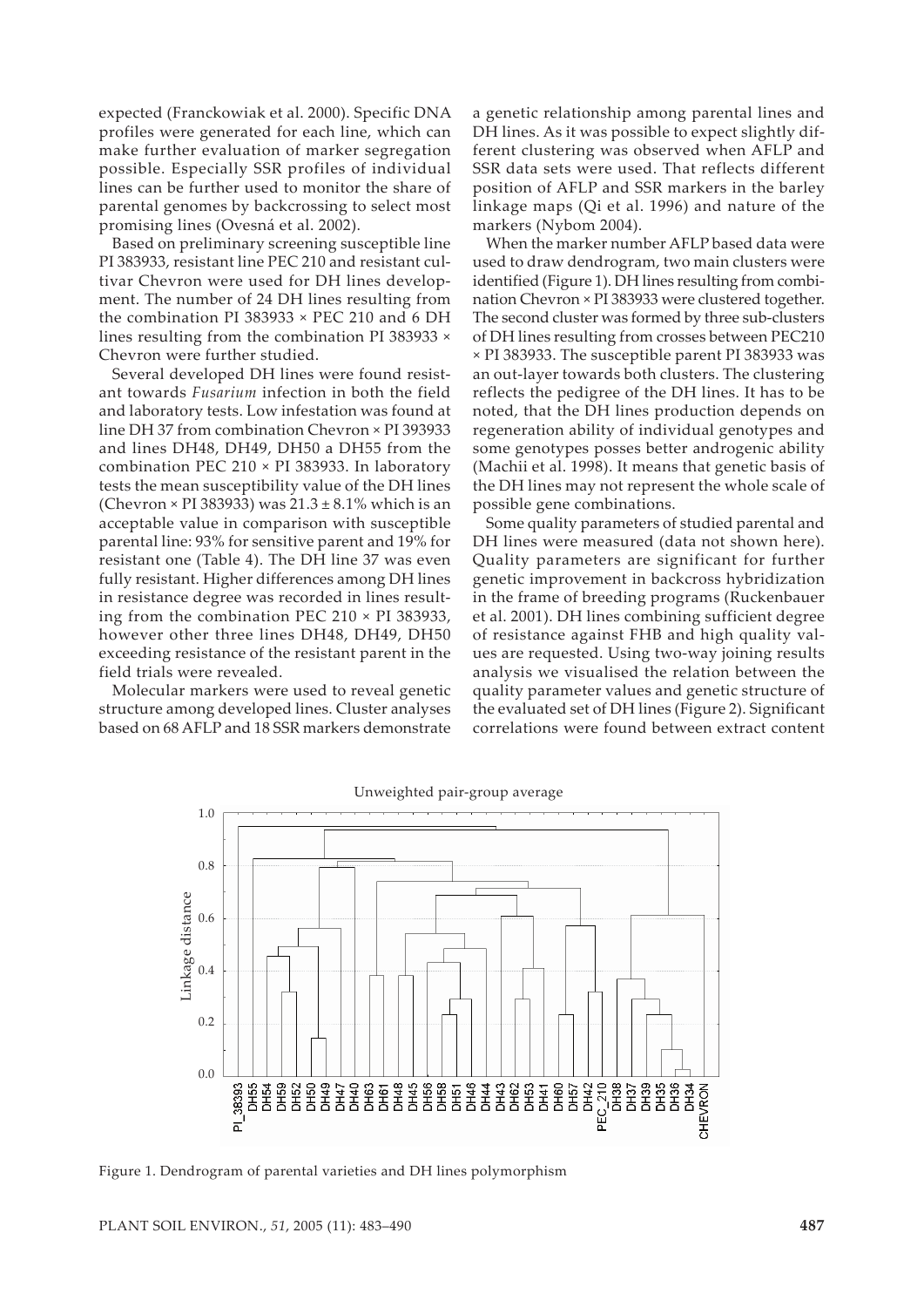

Figure 2. Two-Way Joining Analysis of quality parameters of DH lines

measured as amount of soluble substances obtained from starch by acting of enzymes and genetic distances among accessions. It is apparent, that DH lines: DH54, DH59, DH52 and DH50 forming one sub-cluster and group of lines DH51, DH58, DH46 clustered also together have high value of extract. Coincidence between extract content and the AFLP markers Mse-CAA/Eco-AGC 341 bp and Mse-CAA/EcoRI-ACT 162 was found. Statistically significant differences in malt-extract values (maltextract value 77.9, respective 76.1) were observed between group of the DH lines possessing the AFLP marker CAA/AGC 341bp (DH41, DH42, DH45, DH47, DH49, DH50, DH52, DH54, DH55, DH56, DH57, DH59, DH60, DH61, DH62, DH63) and DH lines without marker (DH40, DH43, DH44, DH46, DH48, DH51, DH53, DH58). High malt-extract lines are included in clusters I – DH42, DH57, DH60 and II – DH47, DH49, DH50, DH52, DH 54, low malt-extract lines are mainly presented in cluster III – DH44, DH46, DH51, DH56, DH58. Thus we showed, that two-way joint analysis is a useful tool for visualisation of coincidence of putative markers with selected traits. The putative marker will be further verified, cloned, sequenced, evaluated and optionally used for MAS.

SSR markers were not evaluated in this way, because an association of some of them with phenotype and field parametrs is known. Study has been carried to find QTLs associated with FHB resistance using SSR markers (Canci et al. 2004). Only indirect association with FHB might be thus found.

### **REFERENCES**

- Anonymus (1995): Perkin-Elmer Protocol, Part 402083, Review A.
- Armstrong J.S., Gibbs A.J., Peakall R., Weiller G. (1994): The RAPDistance package.flp: life.anu.edu.au/pub/ software/RAPDistance or http://life anu.edu.au/ molecular/software.
- Armstrong K., Ho K.M., Fedak G., Martin R., Butler G., Savard M., Xue A., Langille L., Sabo F., Kuc M., Burville M. (2001): A study to identify molecular markers for Fusarium head blight resistance in six-row barley. In: Proceedings of 2nd Canadian Workshop on Fusarium head blight, Ottawa: 22–25.
- Balloux F., Brunner H., Lugon-Moulin N., Hauser J., Goudet J. (2000): Microsatellites can be misleading: an empirical and simulation study. Evolution, *54*: 1414–1422.
- Becker J., Henz M. (1995): Barley microsatellites allele variation and mapping. Plant and Molecular Biology, *27*: 835–845.
- Buerstmayr H., Legzdina L., Steiner B., Lemmens M. (2004): Variation for resistance to Fusarium head blight in spring barley. In: Proceedings of 9<sup>th</sup> International Barley Genetics Symposium, Brno. Czech Journal of Genetics and Plant Breeding, *40* (Special Issue): 144 (Abstract).
- Canci P.C., Nduulu L.M., Muehlbauer G.J., DillMacky R., Rasmusson D.C., Smith K.P. (2004): Validation of quantitative trait loci for Fusarium head blight and kernel discoloration in barley. Molecular Breeding, *14*: 91–104.
- Castiglioni P., Pozzi C., Heun M., Terzi V., Muller K.J., Rohde W., Salamini F. (1998): An AFLP-based proce-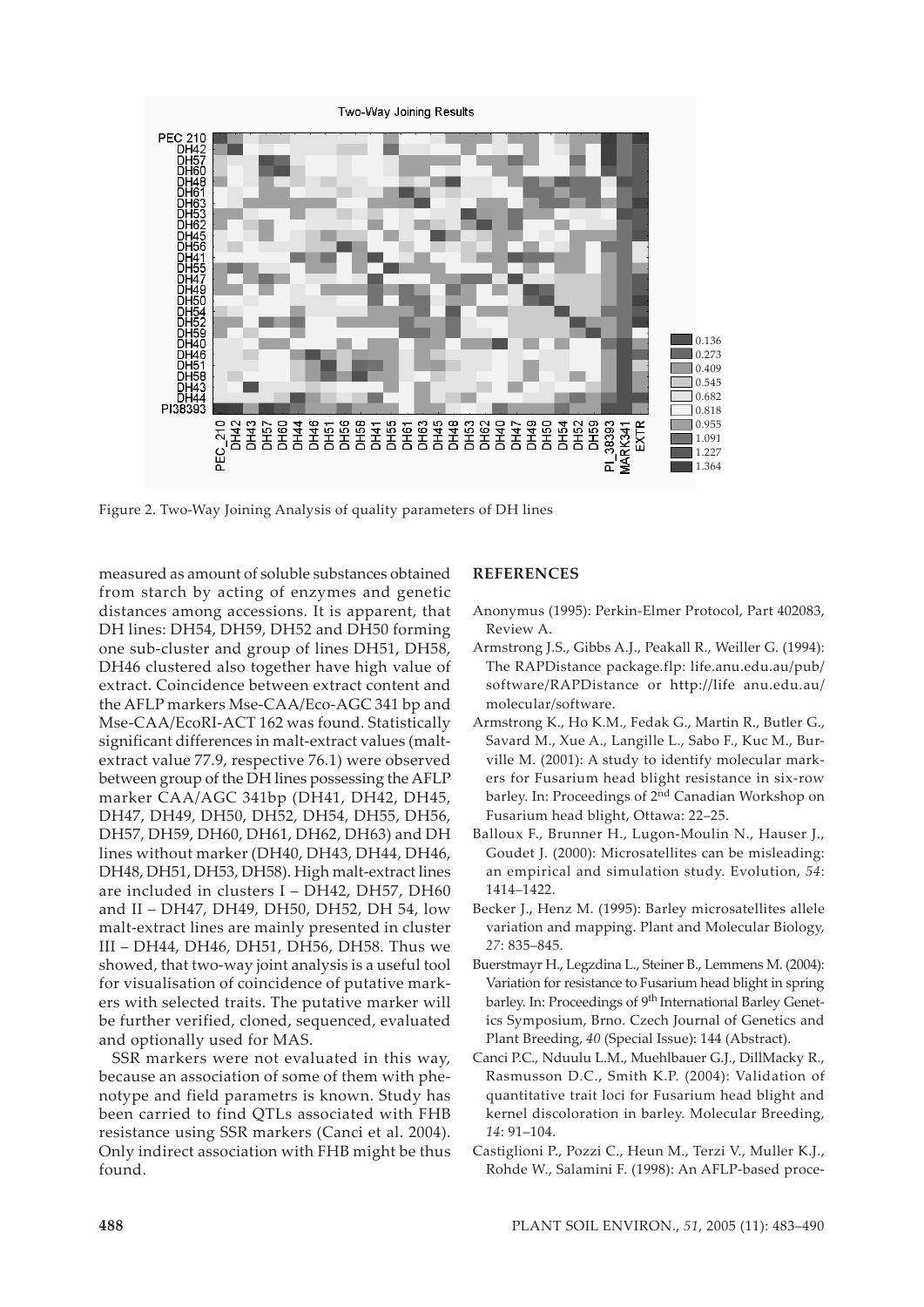dure for the efficient mapping of mutations and DNA probes in barley. Genetics, *149*: 2039–2056.

European Brewery Convention, Barley malt committee (2000): Results field trials harvest 1999. Zoeterwoude.

- Franckowiak J.D., Zhang B.X., Horsley R.D., Steffenson B.J., Smith K.P., Neate S.M. (2000): Off-season testing of barley in China for Fusarium head blight. In: Proceedings of 8th International Barley Genetics Symposium, Adelaide: 167–176.
- Hedryk P.W. (1999): Perspective: highly variable genetic loci and their interpretation in evolution and conservation. Evolution, *53*: 313–318.
- Langseth W., Rundberget T. (1998): Instrumental methods for determination of nonmacrocyclic trichothecenes in cereals, foodstuffs and cultures (Review). Journal of Chromatography A, *815*: 103–121.

Legge W.G., Therrien M.C., Tucker J., Tekauz A., Somers D., Savard M., Rossnagel B.G., Lefol E., Voth D., Zatorski T., Harvey B.I., Scoles G.J. (2001): Improving FHB resistance in barley for Western Canada. In: Proceedings of 2nd Canadian Workshop on Fusarium head blight, Ottawa: 22–25.

Lemmens M., Josephs R., Schuhmacher R., Grausgruber H., Buerstmayr H., Ruckenbauer P., Neuhold G., Fidesser M., Krska R. (1997): Head blight (*Fusarium* spp.) on wheat: investigation on the relationship between disease symptoms and mycotoxin content. In: Proceedings of 5th European Fusarium Seminar, Szeged: 459–465.

Liu Z.W., Biyashev R.M., Saghai-Maroof M.A. (1996): Development of simple sequence repeat DNA markers and their integration into a barley map. Theoretical and Applied Genetics, *93*: 869–876.

Machii H., Mizuno H., Hirabayashi T., Li H., Hagio T. (1998): Screening wheat genotypes for high callus induction and regeneration capability from anther and immature embryo cultures. Plant Cell, Tissue and Organ Culture, *53*: 67–74.

McMullen M.P., Jones R., Gallenberg D. (1997): Scab of barley and wheat: A re-emerging disease of devastating impact. Plant Disease, *81*: 1340–1348.

Mueller U.G., Wolfenbarger L.L. (1999): AFLP genotyping and fingerprinting. Trends-in-Ecology-and-Evolution, *14*: 389–394.

Nybom H. (2004): Comparison of different nuclear DNA markers for estimating intraspecific diversity in plants. Molecular Ecology, *13*: 1143–1155.

Ovesná J., Poláková K., Leišová L. (2002): DNA analyses and their applications in plant breeding. Czech Journal of Genetics and Plant Breeding, *38*: 29–40.

Pekkarinen A., Mannonen L., Jones B.L., Niku-Paavola M.L. (2000): Production of proteases by *Fusarium* species grown on barley grains and in media containing cereal proteins. Journal of Cereal Science, *31*: 253–261.

Pfohl-Leszkowicz A. (1999): Les mycotoxines dans l'alimentation: évaluation et gestion du risque. (Mycotoxins in food: evaluation and risk management). Technique et Documentation Lavoisier, Paris.

- Poláková K., Ovesná J., Leišová L. (2001): Identification of barley (*Hordeum vulgare* L.) cultivars using microsatellite analyses. Czech Journal of Genetics and Plant Breeding, *37*: 23–28.
- Powell W., Morgante M., Andre C. (1996): The comparison of RFLP, RAPD, AFLP and SSR (microsatellite) markers for germplasm analysis. Molecular Breeding, *2*: 225–238.
- Prom L.K., Steffenson B.J., Salas B., Fetch T.G.J., Casper H.H. (1997): Barley accessions resistant to Fusarium head blight and accumulation of deoxynivalenol. In: Proceedings of 5th European Fusarium Seminar, Szeged: 807–808.
- Psota V. (2000): Evaluation of malting varieties, harvest 2000. [Final Report.] Brno.
- Qi X., Lindhout P. (1997): Development of AFLP markers in barley. Molecular Gen Genetics, *254*: 330–336.
- Qi X., Stam P., Lindhout P. (1996): Comparison and integration of four barley genetic maps. Genome, *39*: 379–394.
- Ruckenbauer P., Buerstmayr P.H., Lemmens M. (2001): Present strategies in resistance breeding against scab (*Fusarium* spp.). Euphytica, *119*: 123–129.
- Saghai-Maroof M.A., Soliman K.M., Jorgensen R.A., Allard R.W. (1984): Ribosomal DNA spacer-length polymorphisms in barley: Mendelian inheritance, chromosomal location and population dynamics. In: Proceedings of National Academy of Sciences, *81*: 8014–8018.
- Schwarz P., Casper H., Barr J., Musial M. (1997): Impact of Fusarium head blight on the malting and brewing quality of barley. Cereal Research Communications, *25*: 813–814.
- Stack R.W., McMullen M.P. (1995): A visual scale to estimate severity of Fusarium head blight in wheat. NDSU Extension Series.
- Steffenson B.J. (1998): Fusarium head blight of barley: epidemics, impact and breeding for resistance. MBAA Technical Quartely, *35*: 177–183.
- Steffenson B.J. (1999): Combating Fusarium head blight of barley: An emerging threat to malting barley quality throughout the world. In: Proceedings of 27th European Brewery Convention Congress, Cannes: 531–539.
- Tvarůžek L., Ji L., Cao K. (2003): Reaction of winter wheat genotypes from Chinese and Czech collection to Fusarium head blight and leaf diseases. In: Dagun Liu (ed.): Research of plant pathology in Hebei. China Agriculture Press, Vol. 1: 94–100.
- Vagera J., Ohnoutková L. (1993): *In vitro* induction of androgenesis in wheat and barley. Rostlinná Výroba, *39*: 97–114.
- Windels C.E. (2000): Economic and social impacts of Fusarium head blight: Changing farms and rural communities in the northern Great Plains. Phytopathology, *90*: 17–21.